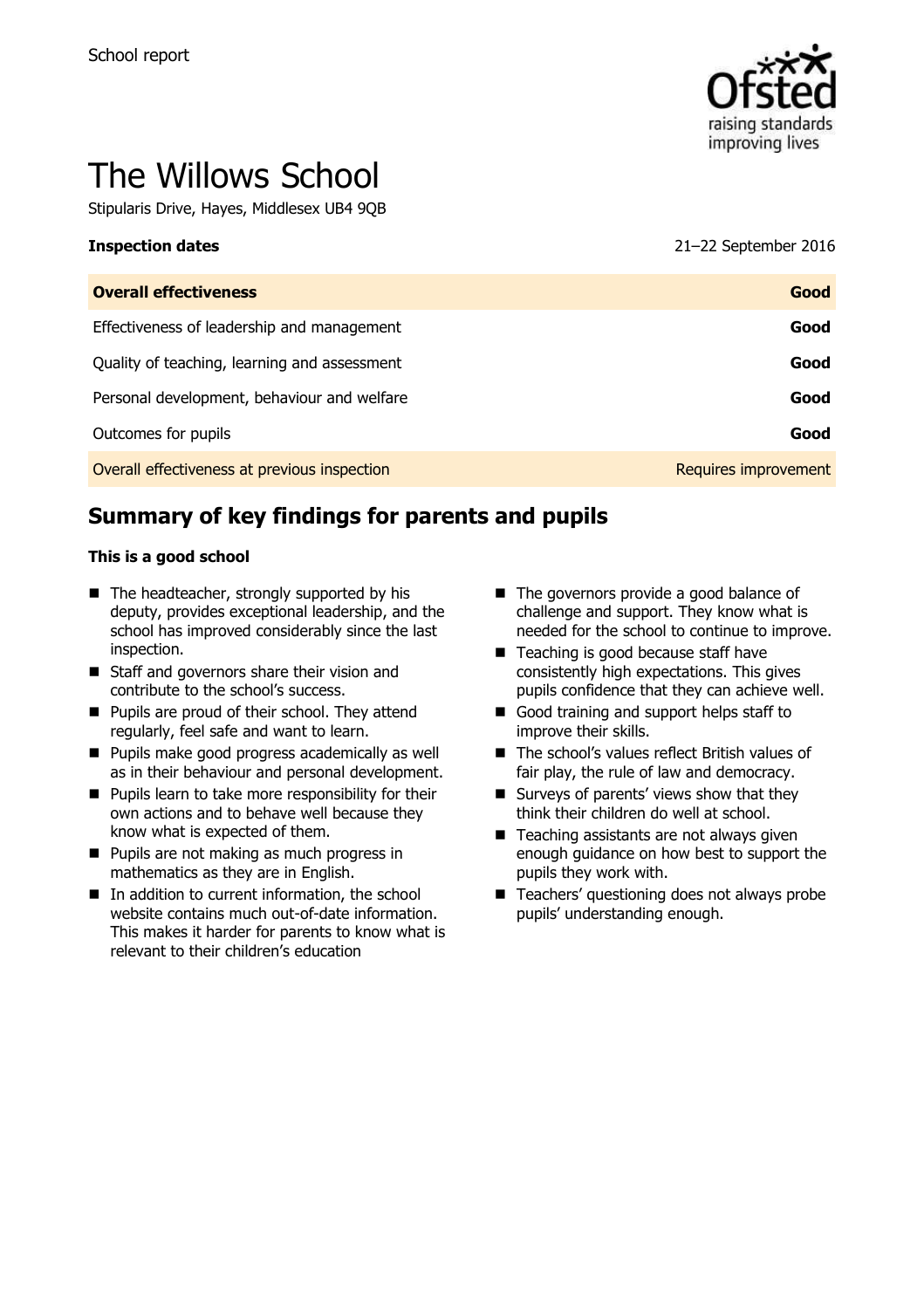# **Full report**

### **What does the school need to do to improve further?**

- Building on the knowledge and skills available within the school, further improve teaching and the rate of progress of pupils through:
	- ensuring that the guidance given to teaching assistants enables them to support the pupils as effectively in all classes as they do in some
	- developing staff skills further so that they use questions more effectively to check pupils' understanding and move them on to the next steps.
- Raise attainment and increase the rate of progress in mathematics by:
	- increasing the opportunities for pupils to use and practise their mathematical knowledge and skills through problem-solving and work in other subjects such as geography, history and science
	- raising the profile of the subject in the school.
- Ensure that the school website contains only the most up-to-date information so that parents know what applies to their children and can use it to support them more effectively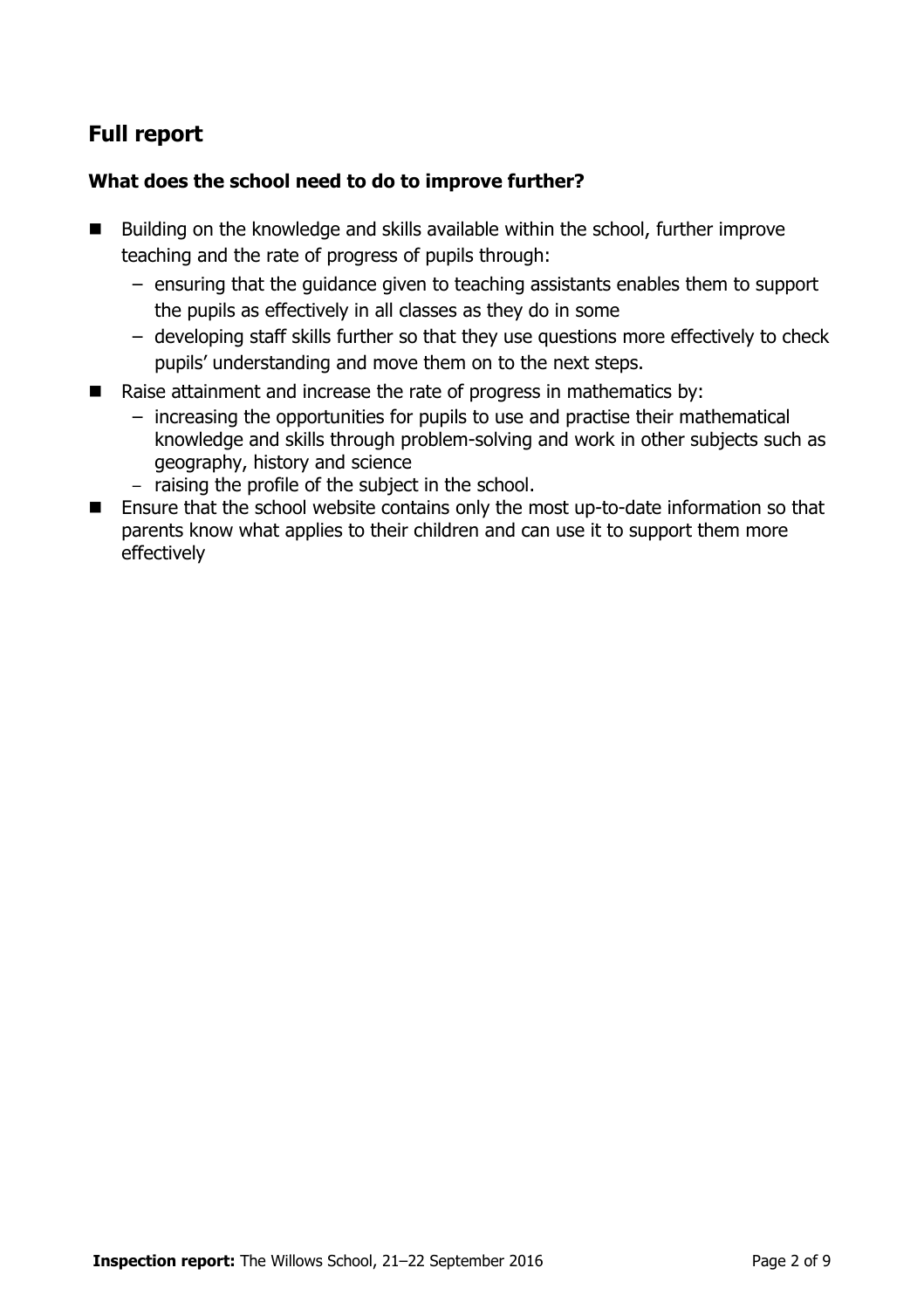# **Inspection judgements**

#### **Effectiveness of leadership and management Good**

- The headteacher provides exceptional leadership. His aim is to see that the school provides its pupils with a high-quality education which is the equal of the best mainstream schools.
- The partnership with the deputy headteacher is strong. They know where the school is doing well and where weaknesses still remain. With the support of staff, the governing body and parents, they have translated their vision for the school into clear action plans with appropriate targets.
- **Effective and regular checking of teaching and learning across the school is resulting** in better learning and progress. More pupils are reaching standards which are similar to their peer group in mainstream schools.
- Until recently, the main focus has been on improving the teaching of reading and writing. The positive impact of support and training from senior managers and the subject leader is evident in higher standards in both areas.
- School and subject leaders have identified mathematics as an area which needs improvement, and their work is already having an impact on the quality of teaching and on pupils' progress in mathematics.
- Regular checking of the work in pupils' books and the quality of marking and feedback, in line with the school policy, is ensuring a high degree of consistency across the school. This is helping pupils to make better progress.
- Teachers know that they will be supported to improve their skills through welltargeted professional development. All staff have objectives that are linked to school priorities and expectations for pupils' progress.
- The special educational needs provision for individual pupils is carefully monitored and adjusted to make sure that it meets their needs. The additional funding for disadvantaged pupils is well targeted so that these pupils receive the support they need and are also able to participate fully in the life of the school.
- The curriculum is reviewed regularly to ensure that it continues to meet pupils' needs and the impact of this can be seen in the higher standards, good attendance and good attitudes to learning.
- Almost all pupils are entitled to support from the additional funding for disadvantaged pupils, and leaders ensure that they make good progress, with a small proportion making exceptional progress.
- The additional sports funding is used to help provide a wider range of activities than might otherwise be possible in a small school, as well as training for staff to improve their skills in teaching sport. Pupils are enthusiastic and make the most of the opportunities.
- **Pupils are encouraged to take part in a variety of extra-curricular clubs over the year.** They particularly liked cookery and the chance to learn kung fu. A range of visitors and visits extends pupils' experience well.
- The school strongly promotes pupils' spiritual, moral, social and cultural development through music, art, sport and drama. Mutual respect and good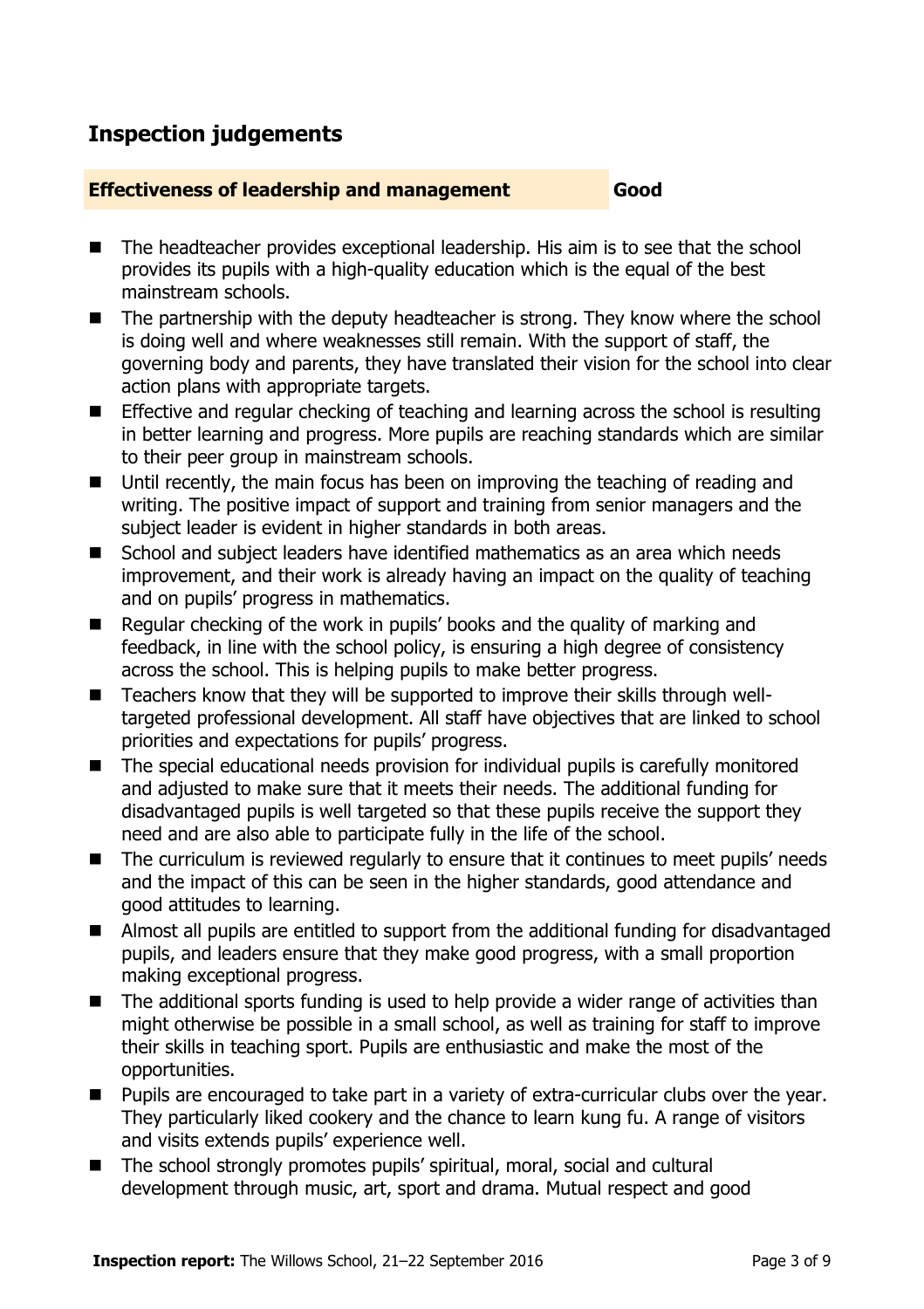relationships between pupils and adults help to promote British values such as tolerance, democracy and the rule of law.

- The school is genuinely inclusive in approach and strongly promotes equality of opportunity. It is developing links with primary and secondary schools to enable pupils wherever possible to move to mainstream school.
- Relationships with parents are good. Though few parents completed the Ofsted online survey (Parent View), the school's own surveys are positive. Most parents felt that their children are happy at school, feel safe and make good progress. The school website provides the legally required range of information, but out-of-date information has also been left on it. This makes it harder for parents to support their children, for example through knowing what they will be studying next in different subjects.

#### **Governance of the school**

 The governing body has benefited from an external review and good support from external advisers and the partnership with Swakeleys School. Governors have a clear understanding of their role in monitoring and holding the school to account while still being very supportive. They have a good grasp of data and, as a result, they are now challenging the school more effectively. Governors understand the system of performance management for teachers and that pay and progression are linked to the quality of teaching. The governing body also ensures that the school uses the pupil premium and sports funding to good effect.

#### **Safeguarding**

- The arrangements for safeguarding are effective. Staff and governors have regular training in safeguarding and very aware of their responsibilities. Work in personal, social and health education is carefully planned to ensure that pupils begin to understand issues around racism and the risks of extremism at a level appropriate to their age and maturity.
- The school website provides appropriate information on safeguarding for parents.

### **Quality of teaching, learning and assessment Good**

- Teaching has improved since the previous inspection and is now consistently good. Some teaching is outstanding, but this is not enough to make sure that pupils make outstanding progress. Senior staff check regularly on the quality of teaching and provide good support and training to help teachers improve their skills.
- Skilful planning of lessons makes sure that the resources and the work are well matched to pupils' individual special educational needs. Classes are usually working on the same topic but the individual tasks are designed to help each pupil succeed.
- $\blacksquare$  The work builds well on what pupils already know, which gives them confidence and encourages them to try hard. For example, in the key stage 1 class, pupils made very good progress in addition and subtraction. The most-able were confidently using the inverse operation to check whether their answers were correct.
- Classes are well organised and managed. Pupils know how they are expected to behave. Teachers use the reward system very effectively to motivate pupils and support learning.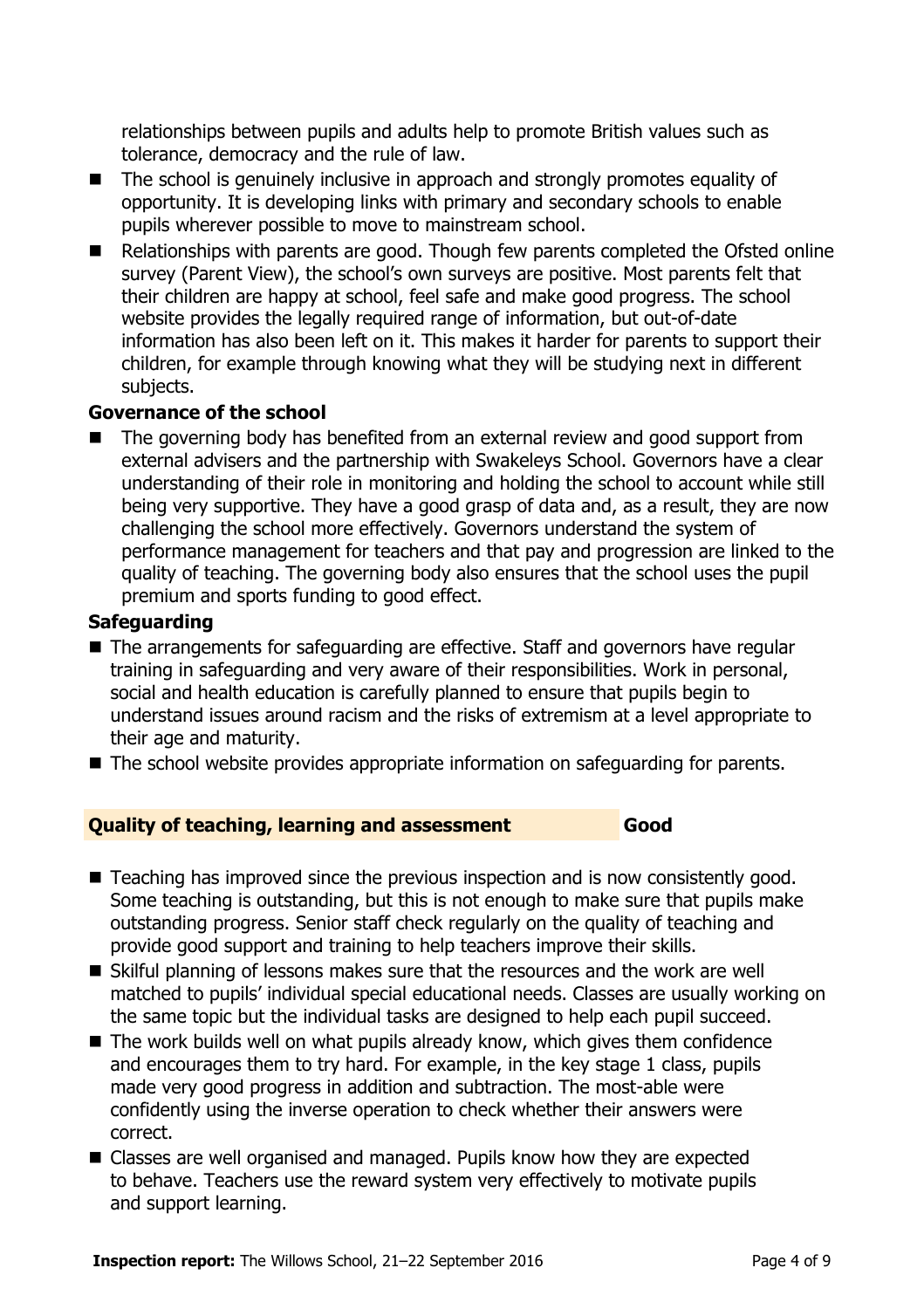- Teachers have high expectations of what their pupils can achieve. They check the quality of pupils' work in their books and give them good feedback on how well they are doing in different subjects. They set challenging but achievable targets.
- Teachers check pupils' understanding throughout lessons and the most effective questioning helps them to move pupils on to the next steps. Sometimes, though, the questioning is not probing enough to ensure that pupils fully understand.
- Across the school, teachers have consistently high expectations for standards of presentation and as a result pupils take a real pride in their work.
- Reading has been a major focus for staff training and as a result, it is well taught across the school. Pupils learn to read confidently and to enjoy books and stories. They use their phonics knowledge when they meet unfamiliar words.
- **Pupils enjoy mathematics and work well in lessons. They do not, however,** have enough opportunities to apply their mathematical knowledge and skills to solving problems or in other subjects such as geography, history and science. Mathematics does not have as high a profile as English in the displays around the school.
- Teaching assistants provide useful support, and when given good direction by the class teacher, their support helps pupils to make very rapid progress. For example, in a mathematics lesson in a key stage 2 class, teaching assistants knew exactly what to do to support pupils very effectively. However, sometimes the teaching assistants are less sure about what to do and pupils make slower progress.

#### **Personal development, behaviour and welfare Good**

### **Personal development and welfare**

- The school's work to promote pupils' personal development and welfare is good. Pupils enjoy coming to school and have positive attitudes towards learning, which helps them to make good progress.
- **Pupils look smart and wear their school uniform with pride, in some cases not even** wanting to remove their blazers or jumpers on the hottest of days!
- Staff work hard to build pupils' confidence. They give pupils opportunities to work successfully in teams, for example taking part in inter-school sport and in whole-school activities such as 'British Science Week', 'World Book Day' and 'Black History Month', as well as fun events for charity such as 'Sports Relief'.
- **Pupils have opportunities to play an active part in the life of the school. For example,** each year the school council is given £1,500 to spend. The funds are shared across classes and pupils have to decide how to spend the money in ways which are related to what they are learning.
- $\blacksquare$  Pupils feel safe. They say that bullying is not a problem but, if there is any, it will be sorted out. They say that staff are quick to spot potential issues, for example in the playground, and deal with them promptly.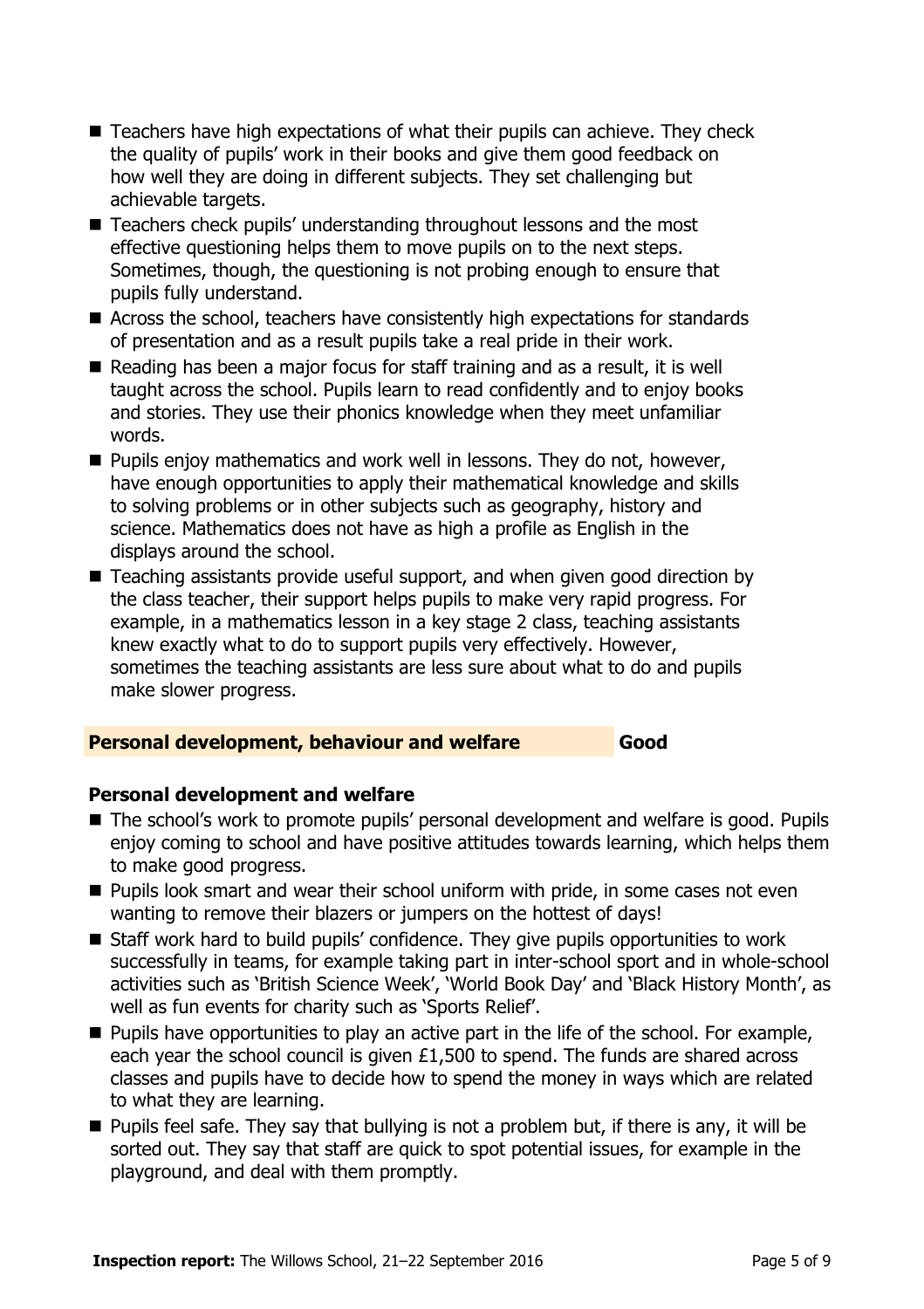### **Behaviour**

- The behaviour of pupils is good.
- The school has a range of approaches which help pupils to learn to manage their own behaviour. Adults' expectations are consistent and pupils respond well because they know what these expectations are. Pupils know how the system of rewards and sanctions works.
- **Pupils are friendly and polite to visitors and generally behave well in lessons and** around school. When individual pupils are having difficulties, incidents are well managed and not allowed to disrupt the education of other pupils.
- Parents are positive about the way the school manages behaviour. They also feel that their children are safe in school.
- **Pupils' attendance generally improves when they join the school and attendance levels** are similar to the national figures for primary schools.

#### **Outcomes for pupils Good Good**

- The evidence from lessons and books shows that current pupils in all year groups make good progress.
- Group sizes are small, so it is difficult to make comparisons with national results or evaluate trends. Good in-class and withdrawal support is targeted and adjusted as necessary to meet individual needs. This helps pupils of all abilities, including the most able, to achieve well.
- $\blacksquare$  In 2016, pupils in Year 6 achieved results which were broadly in line with the national results in reading and writing. This means that they made much better than expected progress, particularly in writing.
- School records show good progress in all year groups in key stage 1, though results were below national expectations for the end of Year 2 and in the Year 1 phonics check.
- Results were below the national expectations in mathematics, but for most pupils this was still good progress from a low starting point. Pupils do not have as many opportunities to practise using their mathematical skills as they do their literacy skills.
- **Pupils enjoy reading, and most become competent readers who are able to read with** some expression and explain what they are reading. Their writing skills have improved and they learn to write at length and for a wide variety of purposes. For example, they have produced some very good work in history and science as well as in English.
- **Pupils are well prepared for the next stage of their education. Staff work hard to make** the transition to a new class or a new school as smooth as possible.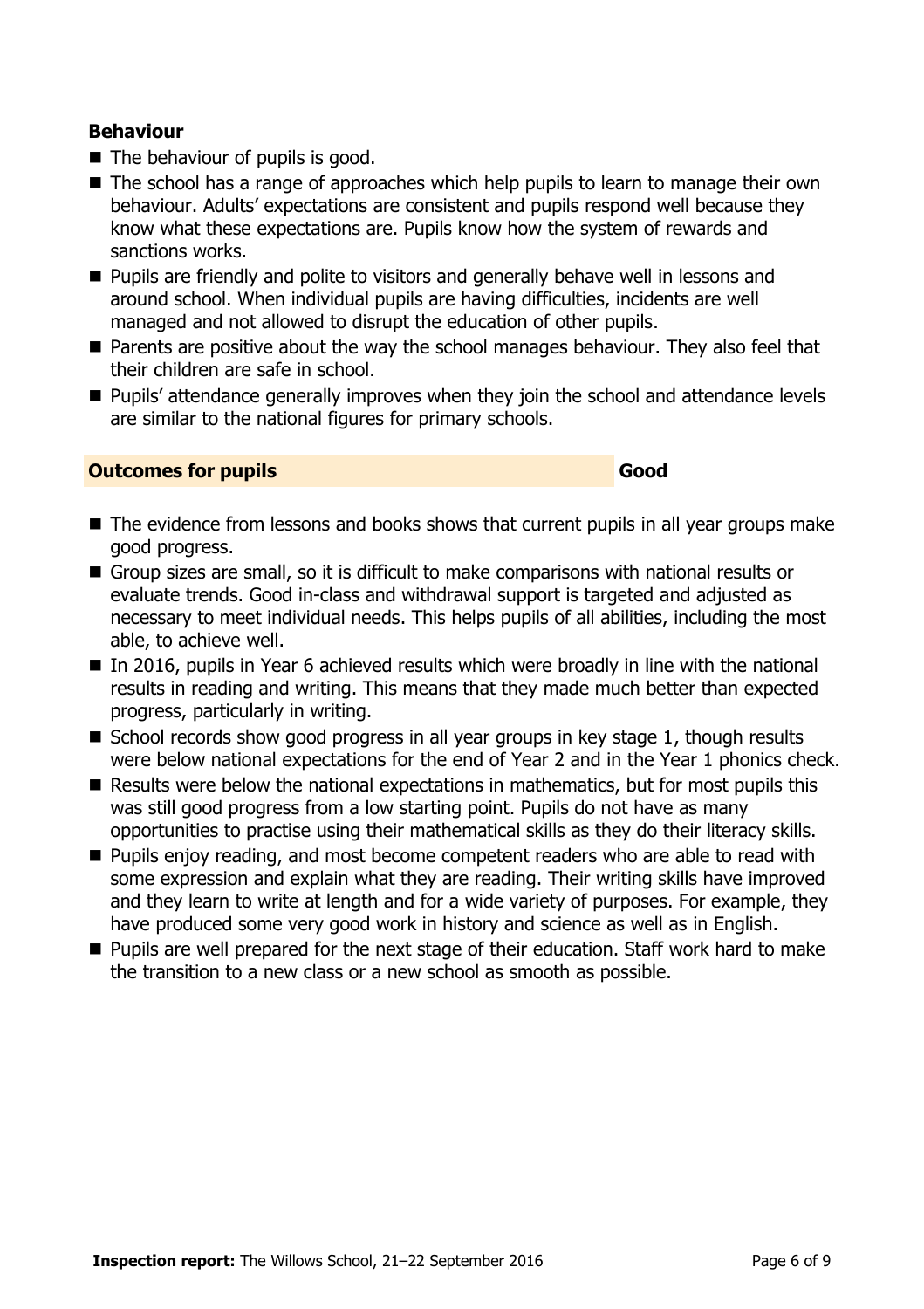# **School details**

| Unique reference number | 137652            |
|-------------------------|-------------------|
| Local authority         | <b>Hillingdon</b> |
| Inspection number       | 10019677          |

This inspection of the school was carried out under section 5 of the Education Act 2005.

| Type of school                      | Primary                           |
|-------------------------------------|-----------------------------------|
| School category                     | Academy special converter         |
| Age range of pupils                 | $3 - 11$                          |
| <b>Gender of pupils</b>             | Mixed                             |
| Number of pupils on the school roll | 33                                |
| Appropriate authority               | The governing body                |
| Chair                               | Victoria Rutter                   |
| <b>Headteacher</b>                  | Malcolm Shaw                      |
| Telephone number                    | 02088417176                       |
| Website                             | www.thewillowsschoolacademy.co.uk |
| <b>Email address</b>                | office@willows.hillingdon.sch.uk  |
| Date of previous inspection         | 25-26 November 2014               |

### **Information about this school**

- The school does not comply with DfE guidance on what academies should publish as some material on the website is out of date.
- The Willows is very small special school for children with social, emotional, behavioural and mental health difficulties. All pupils have a statement of special educational need or an education, health and care plan.
- There are no children in the early years foundation stage on roll.
- Almost all pupils are entitled to support through the pupil premium.
- About half the pupils are White British in origin, with Black Caribbean pupils forming the next largest group. Very few pupils speak English as an additional language.
- The governing body currently has an acting chair. The governors and leadership team are supported by Swakeleys School, which is an outstanding academy in the area.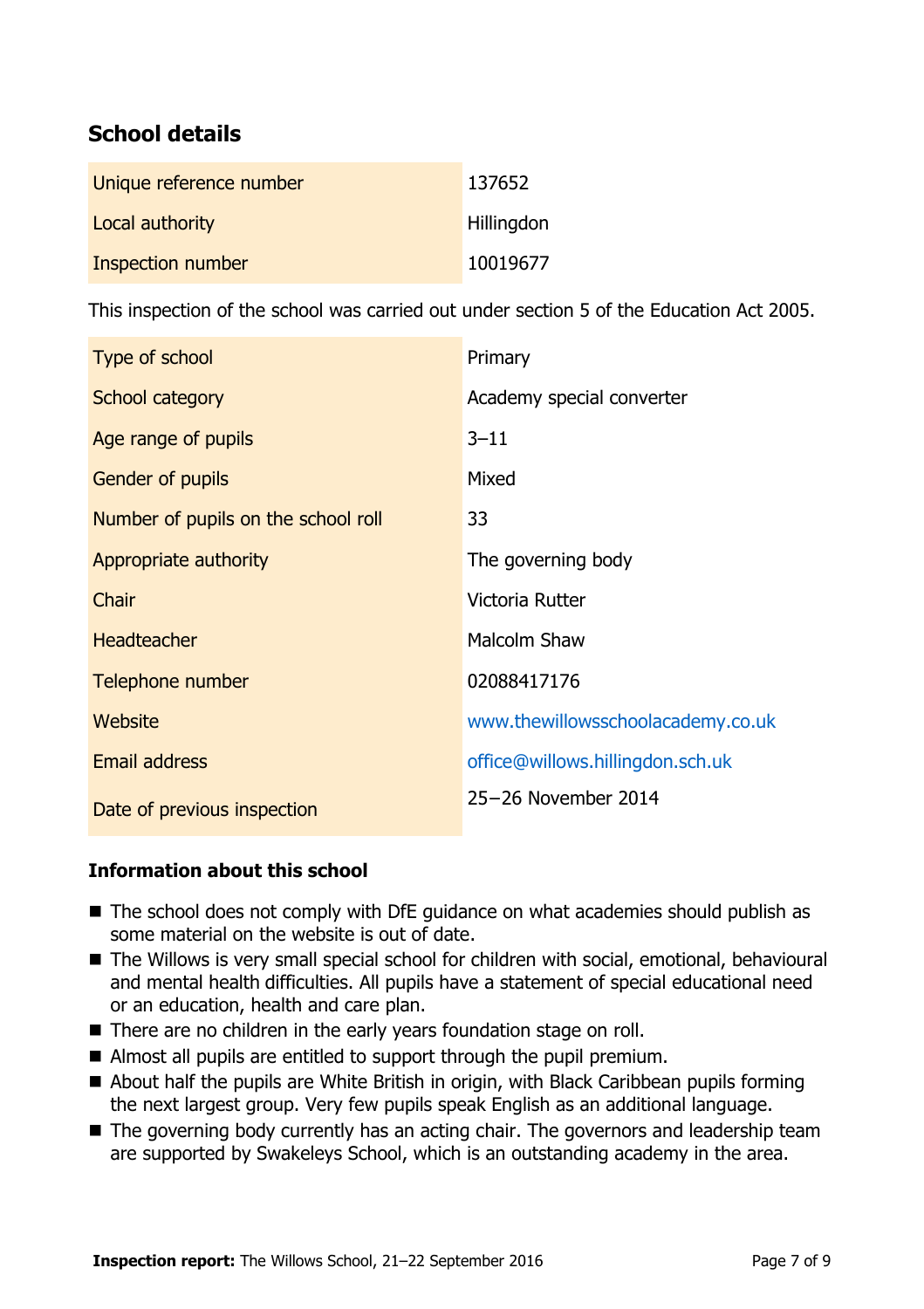# **Information about this inspection**

- The inspectors visited all classes during the inspection at least twice. Most of the observations were undertaken jointly with the headteacher.
- **Inspectors observed the breakfast club, morning breaks and lunchtime.**
- $\blacksquare$  A meeting was held with members of the school council and many other pupils were spoken to during lessons and breaktimes. The inspectors also listened to a number of pupils reading in key stage 1 and key stage 2.
- The inspection team met governors, and the lead inspector had a telephone conversation with the school's external adviser.
- Inspectors held meetings with a number of school staff, including the subject leaders in English and mathematics.
- Inspectors took account of the school's own surveys of parents and spoke informally with a number of parents.
- Inspectors looked at a number of documents, including: the school's own data on progress; school improvement planning; leaders' checks on the quality of teaching; an external adviser's checks on the quality of education; records relating to behaviour and attendance; and documents relating to safeguarding.

#### **Inspection team**

Grace Marriott, lead inspector **Calculate Constanting Constant** Ofsted Inspector

**Janet Hallett Her Majesty's Inspector**